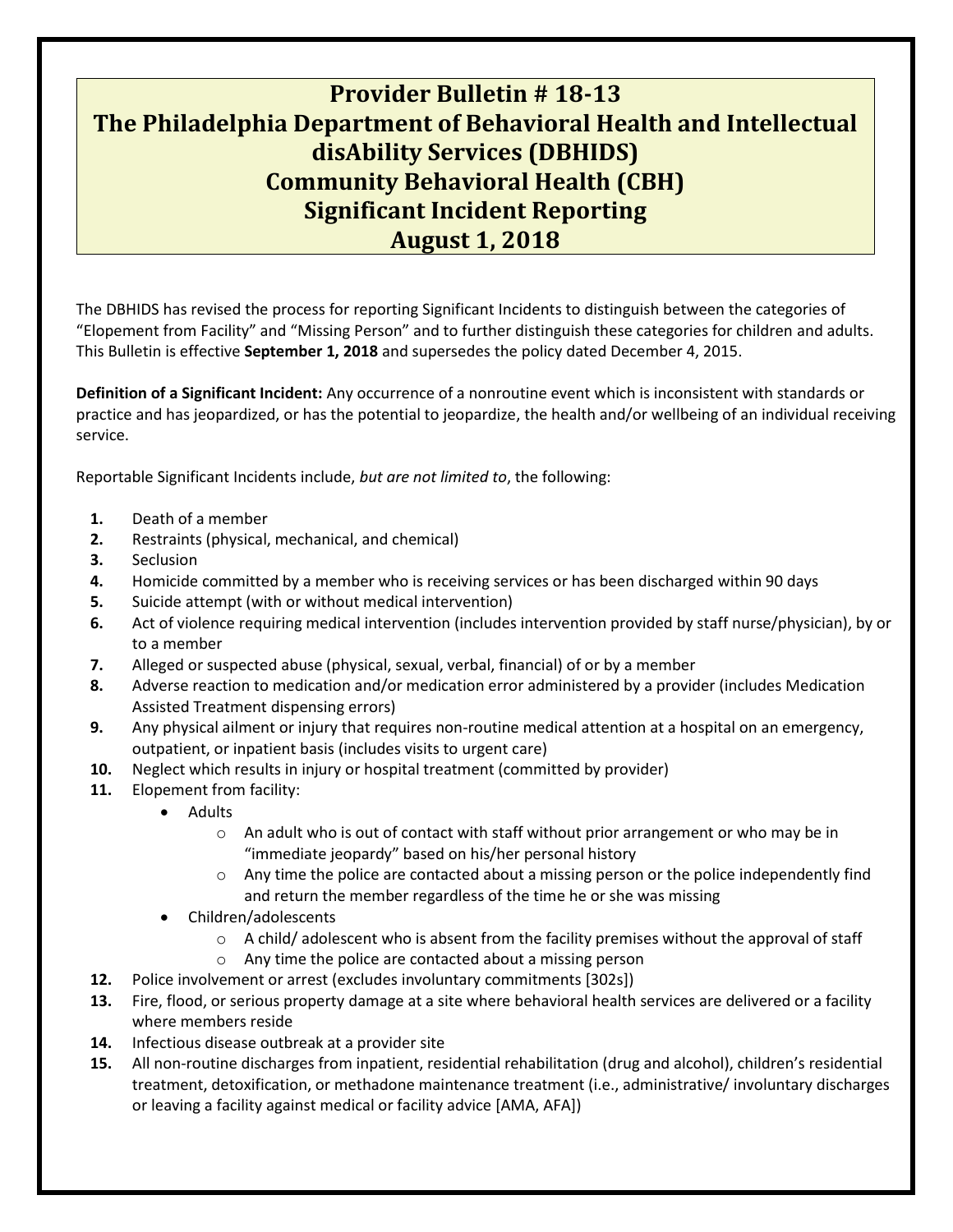- **16.** Any sexual contact involving a minor, non-coerced or otherwise, that occurs at a provider site
- **17.** Presence of contraband (illicit substances and synthetic cannabinoids) at a bed-based facility

## **Reporting Process:**

- Any **death** which occurs at a provider facility must be immediately reported to the CBH's Psychiatric Emergency Services (PES) line. The PES line can be contacted at (215) 413-7171.
- A copy of **all reportable incidents** must be faxed to the Quality Management Department at (215) 413-7132 on the attached Significant Incident Report form within 24 hours of an incident or upon notification of an incident. All Significant Incident Report forms must indicate the Provider Number in Section 7 if applicable.
	- o Exceptions:
		- Reports of children who have not returned home or to the facility within 4 hours must be reported immediately.
		- **EXECT All Long Term Structured Facilities (LTSR) and Community Residential Rehabilitation programs** (CRR) will only enter the reportable incident into the Enterprise Incident Management (EIM) system within 24 hours of the occurrence.
- When an **internal investigation** is warranted, the provider must submit a copy of the investigative report to CBH within 14 days of the incident. Investigative reports must clearly document how the incident was investigated and the findings of the investigation, including any corrective actions taken to prevent further occurrence. Investigative reports may be faxed to the Quality Management Department at (215) 413-7132 or mailed to:

Community Behavioral Health Quality Management Department 801 Market Street, 7<sup>th</sup> Floor Philadelphia PA 19107

**NOTE:** If an investigation is not completed within the designated 14 days, the provider must notify the Quality Management Department of the investigation status, including preliminary findings, and a projected investigation completion date.

- Incidents involving **alleged physical abuse, sexual abuse, and/or neglect of children** must be reported to the Pennsylvania Department of Human Services (PA DHS). Providers are mandated by the PA DHS to report incidents directly by calling the Commonwealth's Childline at (800) 932-0313 or submitting the information via the online portal, [https://www.compass.state.pa.us/cwis/public/home.](https://www.compass.state.pa.us/cwis/public/home)
	- o For incidents involving alleged abuse or neglect, providers must submit the PA DHS notification letter (indicated/unfounded) to the Quality Management Department upon receipt. If the provider has not received a notification letter, but has received verbal communication from the PA DHS, the provider must notify the Quality Management Department of the date the verbal determination was provided and the name of the investigator providing the verbal determination. If an allegation is deemed indicated or a Licensing/Approval/Registration Inspection Summary Violation is issued, the provider must submit a copy of the Licensing/Approval/Registration Inspection Summary Violation and the corresponding Corrective Action Plan submitted to the PA DHS.
- Incidents involving **alleged physical abuse, sexual abuse, and/or neglect of an adult between 18 and 59 years old, who has a physical or mental impairment** that substantially limits one or more major life activities, must be reported to the PA DHS. Providers are mandated by the PA DHS to report incidents directly by calling the Commonwealth's Protective Services Hotline at (800) 490-8505.